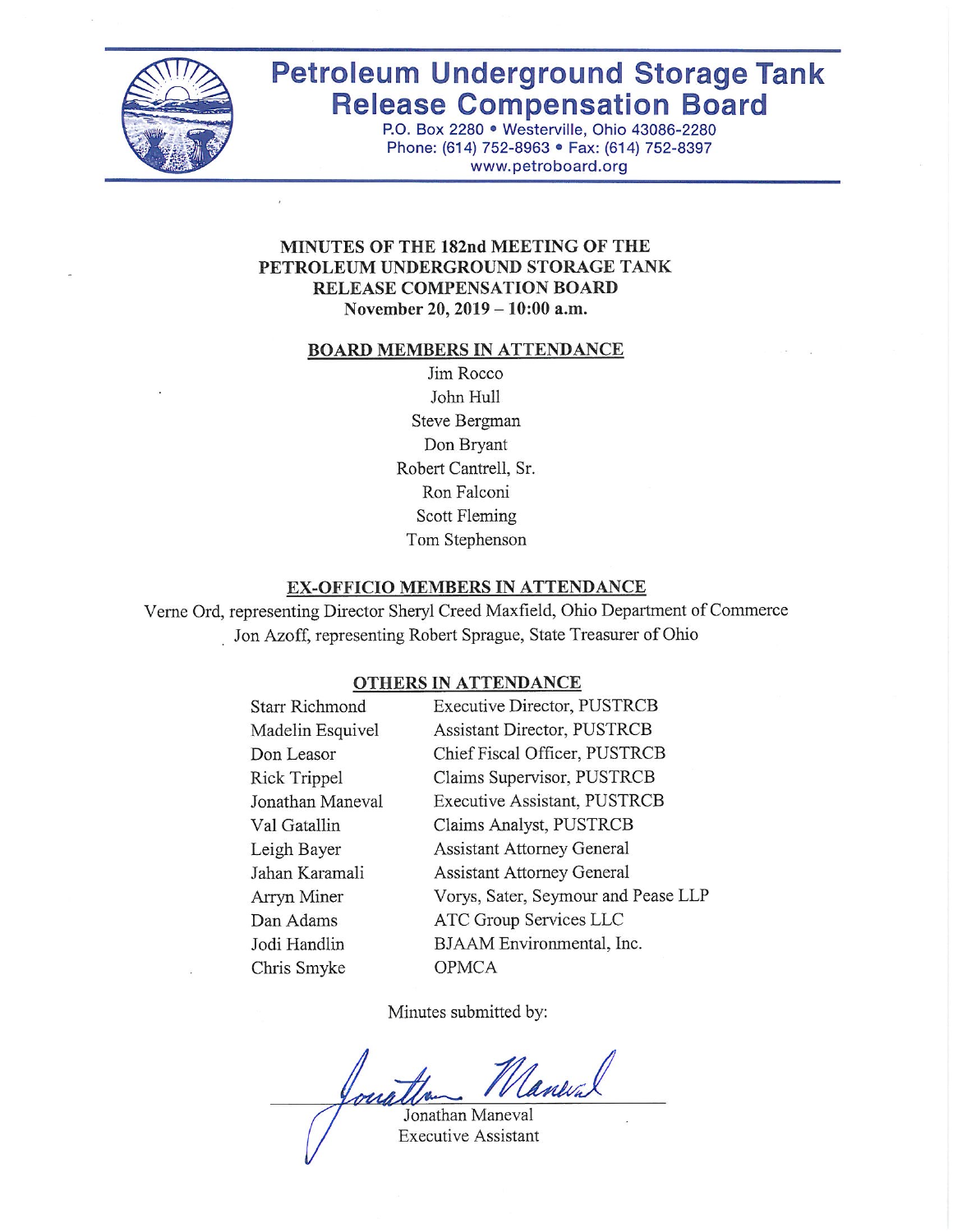# **Call to Order:**

Chairman Rocco convened the one hundred eighty-second meeting of the Petroleum Underground Storage Tank Release Compensation Board on Wednesday, November 20, 2019.

The following members were in attendance: Jim Rocco; Steve Bergman; Don Bryant; Robert Cantrell; Ron Falconi; Scott Fleming; John Hull; Tom Stephenson; Verne Ord, representing Director Sheryl Creed Maxfield, Ohio Department of Commerce; and Jon Azoff, representing Robert Sprague, State Treasurer of Ohio.

The following members were not in attendance: Stephen Hightower II and Donna Waggener, representing Director Laurie Stevenson, Ohio Environmental Protection Agency.

Chairman Rocco announced that the Board's Assistant Attorney General, Leigh Bayer, had accepted a new job, and thanked her for her service to the Board. He then welcomed Jahan Karamali who has been assigned to serve as the Board's counsel and Ms. Karamali briefly introduced herself.

# **Minutes:**

Rocco asked if there were any comments or questions regarding the minutes from the September 11, 2019 Board meeting and there were none. Vice-Chairman Hull moved to approve the minutes. Mayor Falconi seconded. A vote was taken and all were in favor. Mr. Cantrell was not present for the vote. The minutes were approved as presented.

## **BUSTR Report:**

Chairman Rocco called upon Verne Ord, Bureau Chief, to present the Bureau of Underground Storage Tank Regulations' (BUSTR) report.

Mr. Ord reported that Patrick Beckley was recently hired as an underground storage tank (UST) inspector and replaced an inspector that was let go a few months ago. He commented that Mr. Beckley comes from the same district in Tuscarawas County as the previous inspector and previously worked for the State Fire Marshal's Office as a fire fighter trainer and fire safety educator. Mr. Ord reported that one of BUSTR's environmental specialists, Rick Krueger, will be retiring at the end of December. He said they are in the process of interviewing applicants with the intention of hiring a replacement as soon as Mr. Krueger retires.

Mr. Ord reported that funding for the responsible party search program for the current year increased from \$30,000 to about \$75,000. He commented that typically 35-40 responsible party searches need to be performed annually and there may be an increase in requests for responsible party search determinations because of economic development.

Mr. Ord reported that April Stevens with the Abandoned Gas Station Cleanup Grant Program had taken a position with the Ohio EPA and her replacement has not been announced. He said there are several grant applications involving BUSTR Class C sites that have been submitted and are awaiting a decision. He explained that Class C designation means there is no viable responsible party.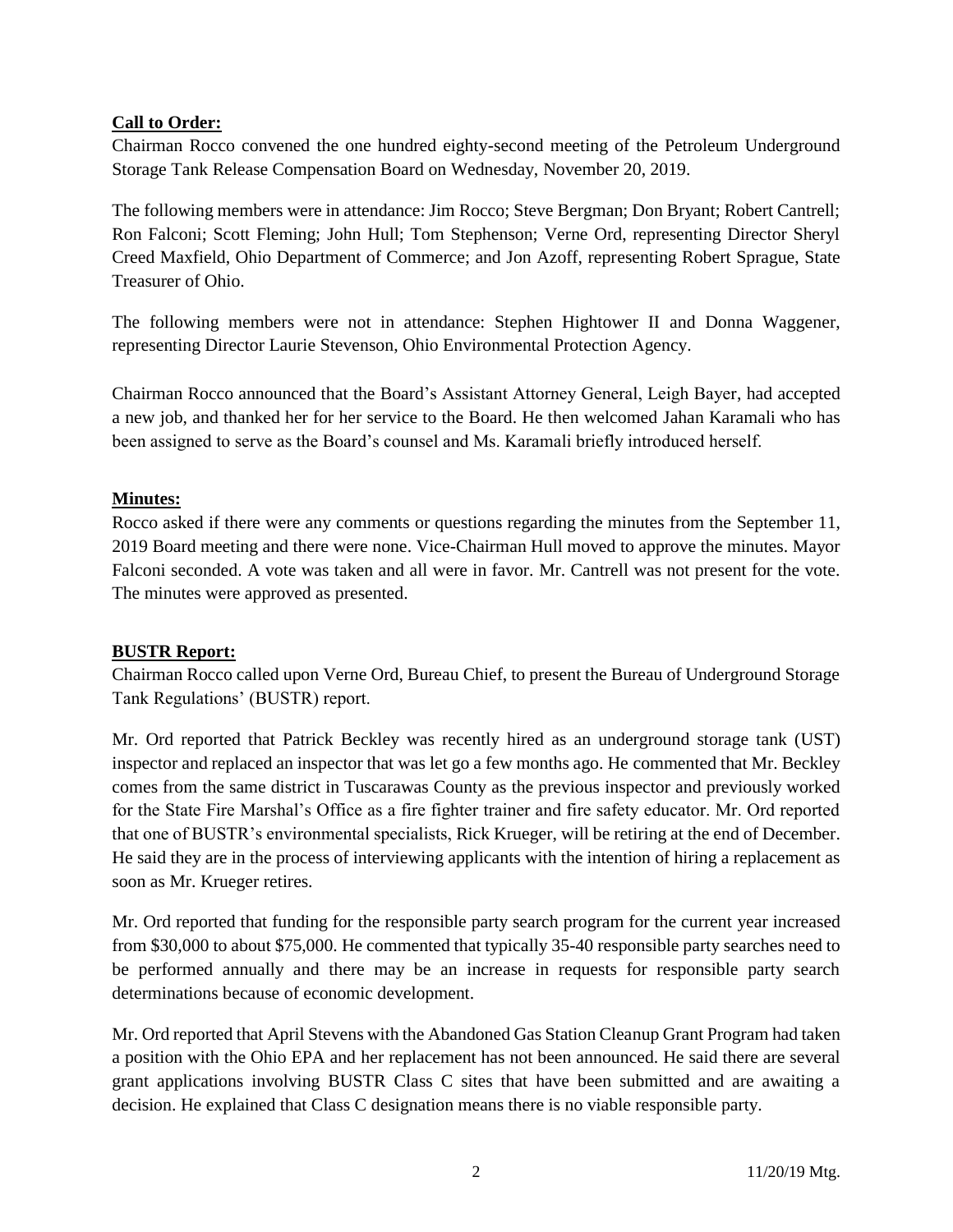Mr. Ord reported that most BUSTR staff had completed the various training required by the state. He said that the release prevention supervisor, Steven Krichbaum, had given a presentation to the Building Environmental Council of Ohio concerning current operational compliance statistics and new federal requirements. He commented that around 51 people attended the training, which included some UST installers.

Mr. Ord reported that the amended Revolving Loan Fund rule was final filed with the Joint Committee on Agency Rule Review and the rule was assigned a five year review date to coincide with BUSTR's other administrative rules, which are set for review in July 2022.

Mr. Ord said that a number of no further actions (NFA's) had been issued during the previous two weeks. He commented that the federal expectation is that 600 NFA's will be generated annually. He explained that the amount is unreasonable and results with the number of NFAs issued running 25- 30% behind the federal projection. He said, as far as the Bureau is concerned, the number of NFAs issued is on track given the releases currently undergoing remediation.

Mr. Ord reported that there are currently 21,064 registered tanks owned by 3,514 owners and there are 7,107 registered facilities. He said the number of tanks and the number of facilities is gradually reducing. He said there is also a slight reduction in the number of releases and closures. He reported the number of NFA's issued through the BUSTR program total 30,857.

# **Financial Reports:**

Chairman Rocco called upon Don Leasor, Chief Fiscal Officer, to present the financial reports.

# *Audit Update*

Mr. Leasor explained that at the March meeting the Board approved a contract with Milliman, Inc. for actuarial services to assist with the development of the estimated claim liability as of June 30, 2019. He said the work with Milliman is still ongoing and the claim liability study is not yet complete. He noted that the Board had approved a contract with Milliman for an amount not to exceed \$20,000. He said the actuary expenses submitted through the end of September were \$22,165 and the total cost is now estimated to be \$25,000. He suggested the Board amend the permitted amount of the agreement to an amount not to exceed \$25,000.

Chairman Rocco then requested a motion to increase the amount approved for the agreement with Milliman, Inc. to assist the Fund in developing the potential claim liability as of June 30, 2019, from \$20,000 to an amount not to exceed \$25,000 plus travel and related fees. Vice-Chairman Hull so moved and Mr. Ord seconded. The Chairman said that the change order to the agreement will specifically state the amount is not to exceed \$25,000 and Milliman will be expected to stay within that \$25,000 amount. He asked if there was any other discussion and there was none. A vote was taken and all were in favor. The motion passed.

Mr. Leasor said the auditors completed the in-house portion of the audit and they are awaiting the finalized annual financial statements, management discussion and analysis, and notes to the financial statements. He explained that in order to submit the audited financial statements to the Auditor of State by the December 31st deadline, the plan is to email a draft copy of the audited financial statements to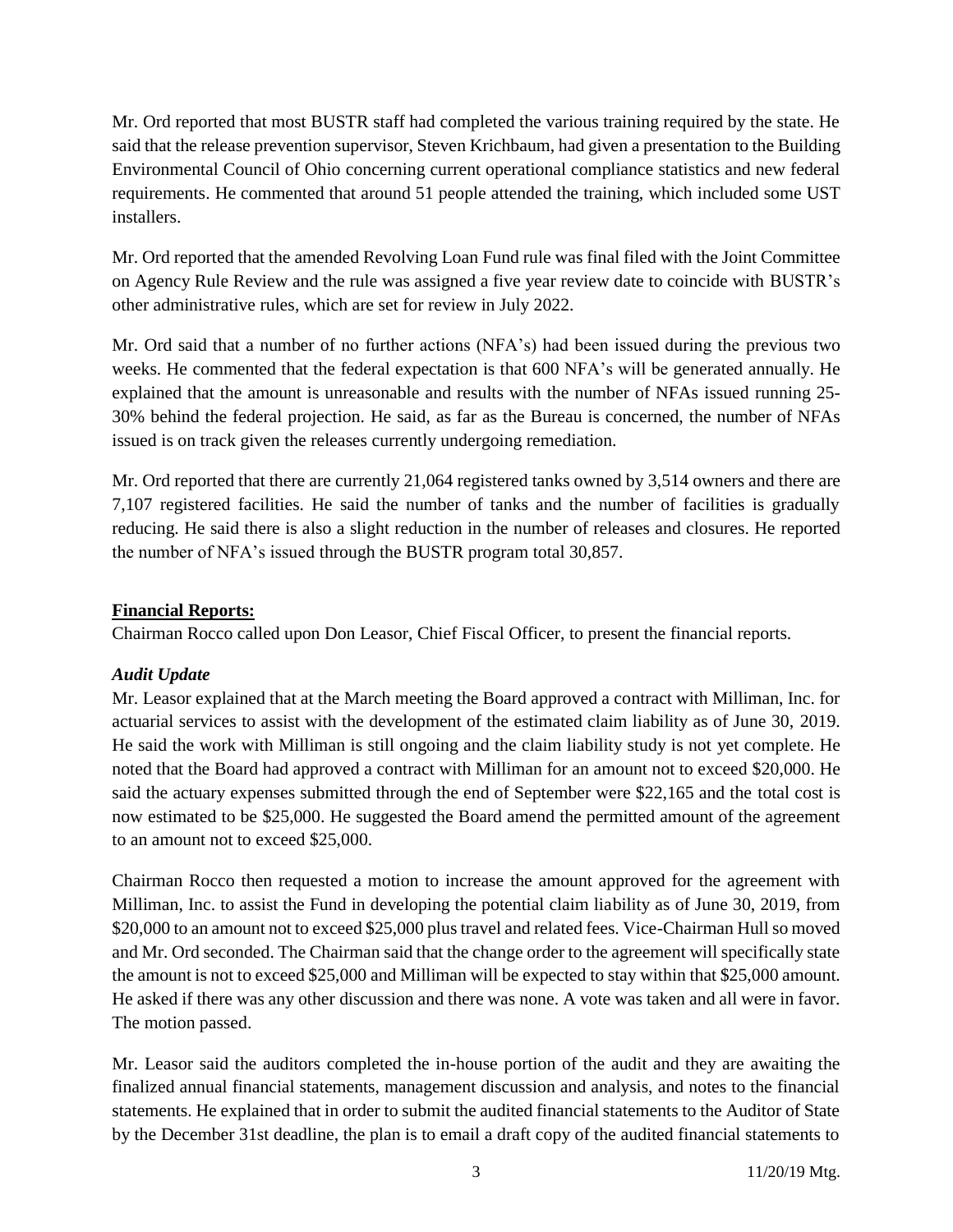the Board members no later than December 13, 2019. He asked the members to review the report and to reply with any questions or comments by December 20, 2019, so they can be addressed prior to the December 31, 2019 filing deadline. He noted that Kennedy Cottrell Richards would present the final audit report at the January Board meeting.

## *August and September Financials*

Mr. Leasor said the August and September financials were emailed to each member. He asked if there were any questions or concerns regarding these reports and there were none.

Mr. Leasor reported that as of November 19, 2019, the unobligated account balance is \$28.7 million. He said this amount includes \$13.7 million in STAR Ohio (State Treasury Asset Reserve of Ohio) and \$15 million invested in U.S. treasuries and U.S. agency callable bonds. He noted that the Board has authorized the investment of \$16 million in treasuries and agency bonds but a \$1 million bond was recently called. He explained that he would be working with the Treasurer's Office to reinvest the \$1 million. He said the obligated account balance for the payment of claims as of November 19, 2019, is a little over \$6 million.

Mr. Leasor said tank revenues would be discussed during his presentation of the fee statement statistics report.

Mr. Leasor reported that as of September 30, 2019, we are one quarter into the fiscal year and expenses should be about 25% of the budgeted amount. He said the claims expense for the month of September was approximately \$268,000 and to date, a little over \$3 million has been paid for claims for fiscal year 2020. He pointed out that this is 33.7% of the \$9 million obligated by the Board for the payment of claims for the fiscal year, which is on target in relation to the amount budgeted.

Mr. Leasor reported that operating expenses for the month of September were approximately \$139,000. He said postage expenses were 57% of the amount budgeted. He said this was due to postage fees for the final quarter of fiscal year 2019 being paid in August of fiscal year 2020. He said these charges include fees for the annual fee statement mailing, which is sent by certified mail. Mr. Stephenson asked if the mailing of the annual fee statements by certified mail is required by the statute and Mr. Leasor confirmed that it is.

Mr. Stephenson questioned whether the fee process could be done through the Ohio Business Gateway or some other way. Executive Director Richmond said that because of the statute, the annual fee statements would still need to be mailed. The Chairman said the Business Gateway should be considered for purposes of the transaction itself and maybe the statute could be looked at to see if email or some other notification form could be used while still meeting the requirement. Ms. Richmond asked if tank registration fees can be paid through the Business Gateway and Mr. Stephenson said that registration is done through another system capable of accepting credit card payments. He said the advantage of using the Business Gateway is that it allows for transactions to be scheduled in advance to occur on a specific date. Ms. Richmond said other payment options have been looked at and discussed, but not acted upon because the processing fees can be significant and Mr. Stephenson noted that savings from postage costs could offset the fees. The Chairman said that alternative options should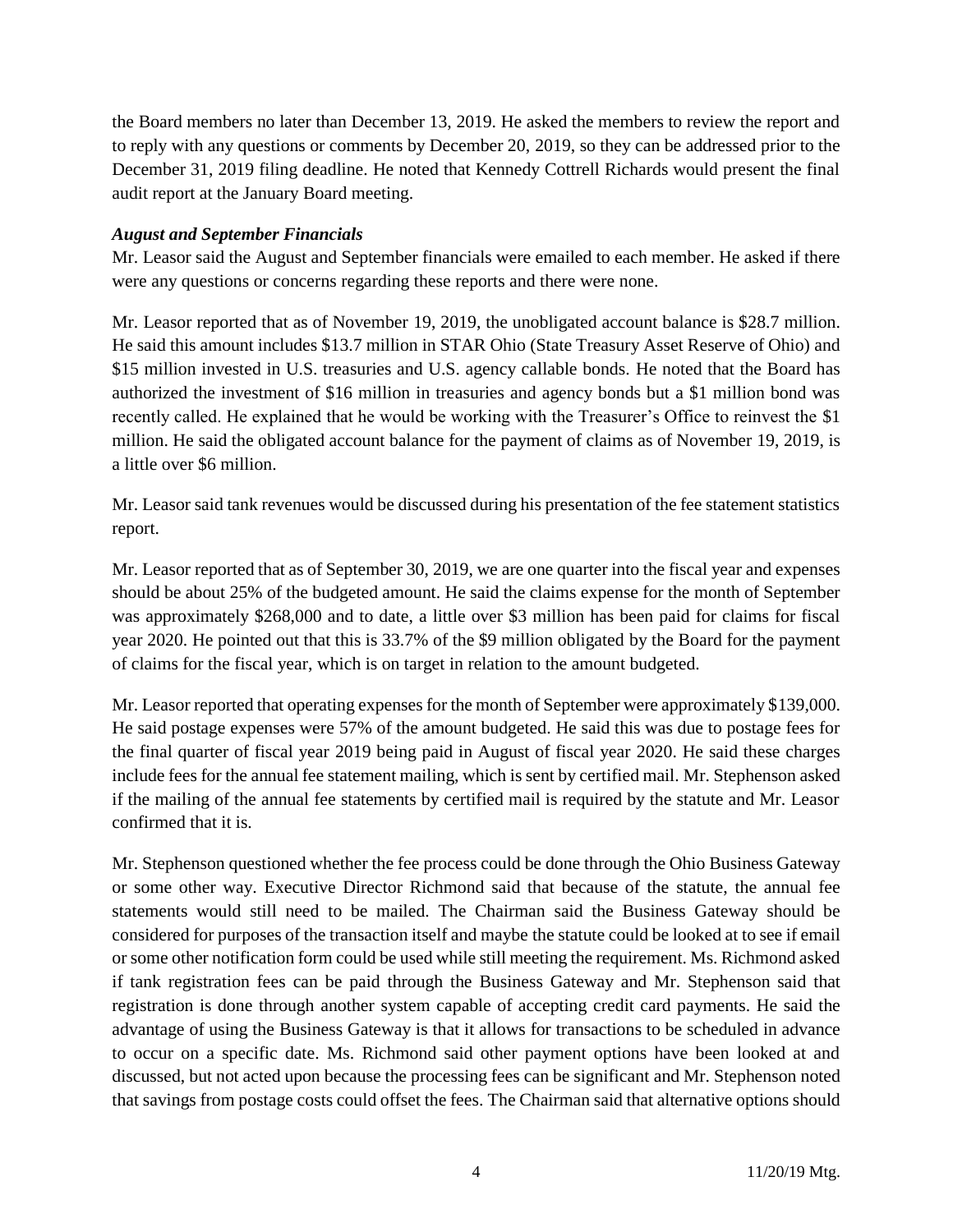be looked at again to see what the costs would be and identify potential problems if it were to be set up.

# *Fee Statement Statistics*

Mr. Leasor said as of November 19, 2019, the per-tank fees collected for the current 2019 program year were a little under \$8.2 million, which represents 98% of the billed amount. He said that between July 1, 2019, and November 19, 2019, approximately \$142,000 was collected for prior years' fees, net of refunds of \$7,800.

Mr. Leasor said, for the 2019 program year, 15,400 tanks were billed at the standard deductible (\$55,000) per-tank fee and about 5,400 tanks were billed at the reduced deductible (\$11,000) per-tank fee. Mr. Leasor said as of November 19, 2019, the fees had been paid at the standard deductible rate for 14,700 tanks and at the reduced deductible rate for about 5,400 tanks. He said fees for a total of 20,082 tanks had been paid by 3,046 owners. He said this compares to fees being paid for 20,093 tanks by 3,063 owners for the same period of time in the prior year.

Mr. Leasor said, for the program year ending June 30, 2019, fees had been paid to date for a total of 20,439 tanks by 3,132 owners.

Mr. Leasor said the \$8.3 million collected to date represents 98.3% of the \$8.4 million budgeted for the 2019 program year. He said so far for program year 2019, fees had been received for 20,082 USTs, which is 98.9% of the 20,300 tanks budgeted.

Chairman Rocco pointed out that the \$8.3 million collected for program year 2019 was lower than the \$8.35 million collected during the same period for program year 2018. He asked whether the reduction was due to a reduced tank count or fewer owners making payment. Mr. Leasor said that owners are paying at about the same rate. Chairman Rocco commented that it seems the number of tanks is decreasing on an annual basis and may be due to tank systems being replaced with fewer tanks.

# **Compliance and Fee Assessment Report:**

Chairman Rocco called on Madelin Esquivel, Assistant Director, to present the compliance and fee assessment report.

Ms. Esquivel reported, as of October 31, 2019, refunds totaling \$5,100 have been paid to nine tank owners for the 2019 program year. She said as of October 31, 2019, there are 2,844 pending refunds totaling \$1,471,992. She said that \$2,450 in refunds was used to offset prior years' outstanding fees. She said the refunds paid and the credits applied to outstanding fees total \$7,550, which is 3% of the refund goal of \$225,000 that was set for the program year.

Ms. Esquivel reported, as of October 31, 2019, the fees collected by the Attorney General's Office and Special Counsel less collection costs totaled \$22,582. She said no accounts have been certified to the Attorney General's Office for collection since the September meeting. She said the \$459,300 that has been certified represents the unpaid 2018 program year fees. She said the unpaid 2019 program year fees will be certified to the Attorney General's Office in February or March 2020.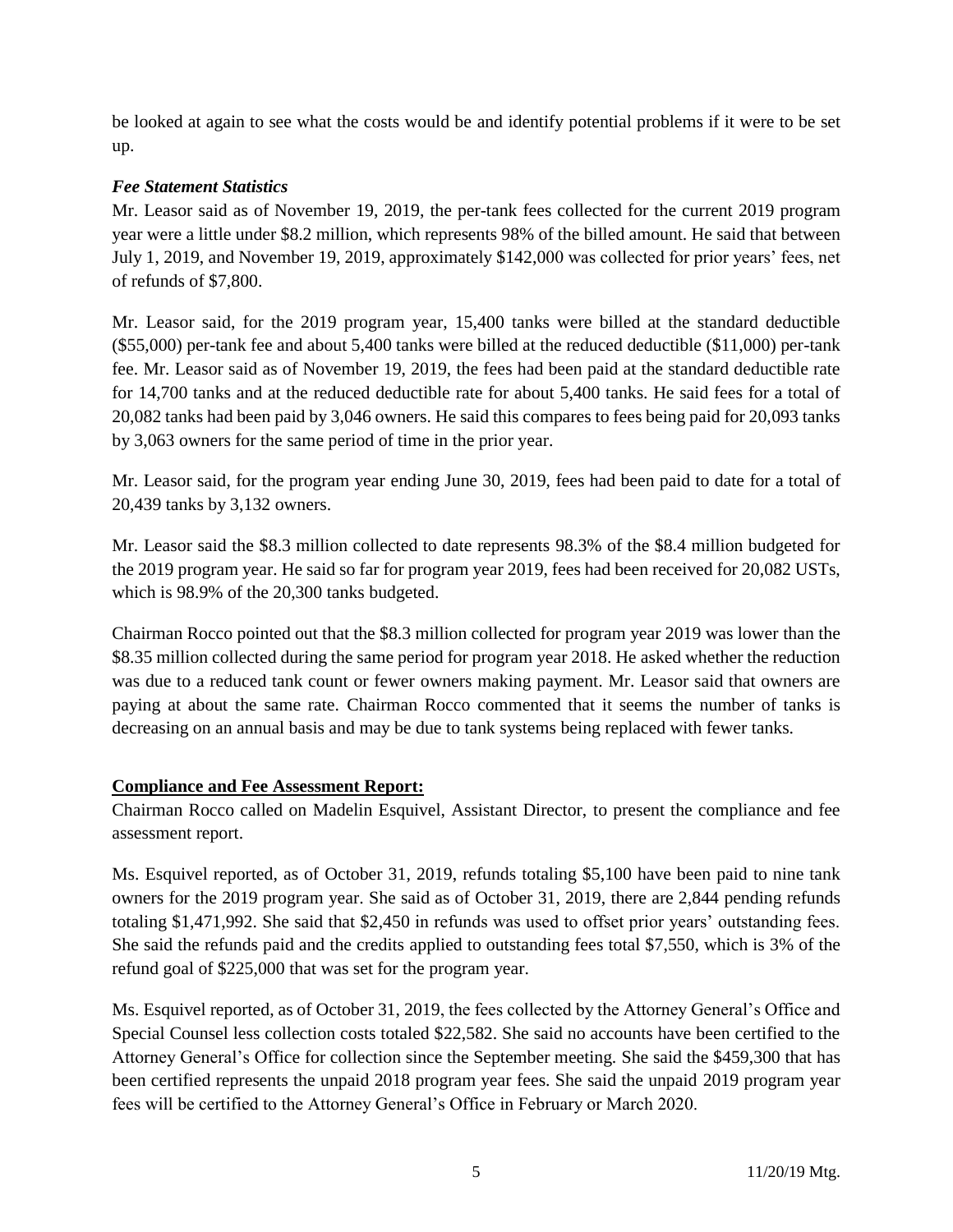Ms. Esquivel said 15 Orders Pursuant to Law were under appeal. She said information to support 12 of the appeals is expected. She said, for two of the appeals, information was received and is currently under review. She said that a hearing was held for one of the appeals. She said there are currently no Determinations to Deny a Certificate of Coverage under appeal.

Ms. Esquivel stated that two Ability to Pay Applications are pending review. The Ability to Pay program allows former UST owners experiencing financial difficulty to apply for and receive a determination of their ability to pay delinquent fees.

Ms. Esquivel reported that as of November 6, 2019, a total of 2,782 Certificates of Coverage have been issued thus far for program year 2019. She said there are 244 Applications for Certificates of Coverage currently in process. She said that as of November 6, 2019, a total of 29 Notifications of Pending Denial had been issued, and there are five unresolved Determinations to Deny a Certificate of Coverage.

Ms. Esquivel stated that there are 27 uncashed refund checks, totaling \$21,768. She said there are eight owners with pending refunds totaling \$9,740 who have been sent letters notifying them that more information is needed before their refunds may be issued. She said there are 35 owners with pending refunds totaling \$57,655 for which information had been requested, but no responses have been received.

# **Claims Reports:**

Chairman Rocco called on Rick Trippel, Claims Supervisor, to present the reports.

Mr. Trippel said as of November 1, 2019, the total maximum liability of in-house open claims is just over \$32 million. He said that using the historic claim payout ratio of 76%, which is the average ratio of the past five years, the actual anticipated claim liability of unpaid in-house claims is about \$24.4 million.

Mr. Trippel reported that, as of November 1, 2019, a total of 1,627 claims with a total face value above the deductible amount were pending review and a total of 25 claim settlement determinations were under appeal. He mentioned that 16 of the appeals were submitted for claim settlement determinations for one release site. He reported that the claims staff are currently reviewing claims received in the month of September 2019.

Mr. Trippel said that, in the months of July through October, 178 claims were received and a total of 174 claims were settled or closed. He noted that eight of the closed claims were for sites with an NFA and the claims were below the deductible amount. He stated that the average payout per claim application was  $$17,118$  and the average claim payout was 77.9% of the net value (face value – deductible). He said on average 19.5% of the claim face value was disallowed.

Mr. Trippel said that, during the months of July through October, 47 eligibility applications were received and 31 eligibility determinations were issued. He said of these eligibility determinations, 20 were approved and 11 were denied. He said that four applications were denied for no releases, three were denied for out-of-service or out-of-compliance USTs, and four were denied for no corrective action work being required by BUSTR. He said as of November 1, 2019, a total of 78 eligibility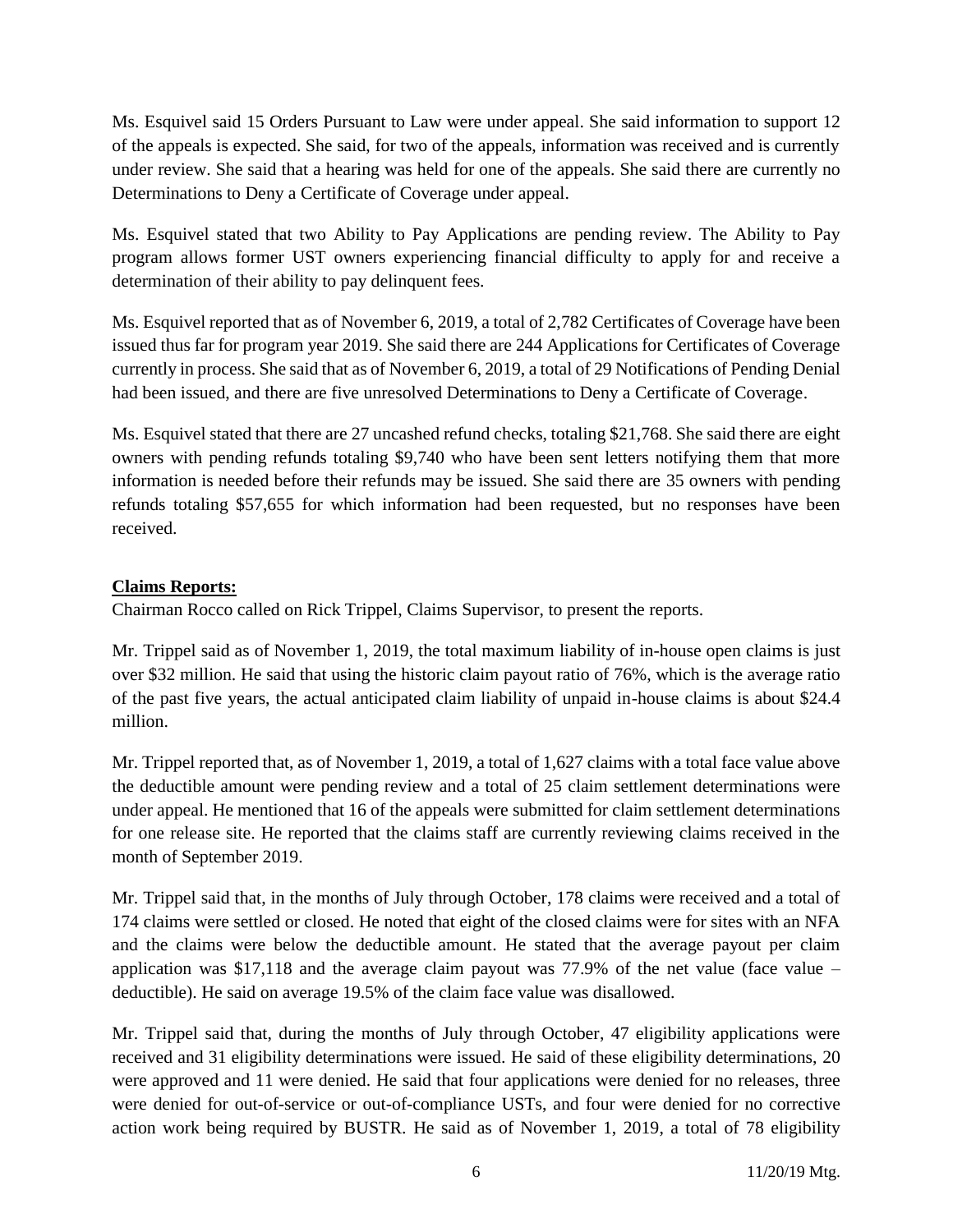applications are pending review. He said that more information has been requested for 10 of those applications. He noted that three eligibility determinations are currently under appeal.

Chairman Rocco pointed out that eligibility applications are being received at a higher rate in comparison to previous years. Mr. Trippel noted that 20 applications were received in the month of October alone. He explained that a group of applications was received from a single owner who conducted environmental site assessments as part of a sale transaction and chemicals of concern above action levels were discovered at some of the sites. Chairman Rocco said that tank installers have indicated they are exceptionally busy and there may be a spike in the number of applications submitted due to increased removal and replacement activities. Mr. Ord commented that some owners are replacing their systems because the USTs have reached the end of their 30-year warranties.

Mr. Trippel reported that during the months of July through October, 36 requests for cost pre-approval had been received. He said the cost pre-approval requests included three new remedial action plans; 21 annual requests; six mandatory IRA (interim response actions), tier 3, or monitoring/calibration plans; five notifications of cost exceedances; and one voluntary submittal. He said as of November 1, 2019, a total of 49 cost pre-approval notifications had been issued and 28 cost pre-approval requests are pending review.

## **New Business:**

# *Hardship Applications*

Chairman Rocco called upon Starr Richmond, Executive Director, to present the hardship applications.

Ms. Richmond stated that since the Board meeting materials were emailed to the members, one new hardship application was received and was being presented. She noted that the application from Gas Station Enterprises was taken off the agenda and it would be presented at the November Board meeting.

Ms. Richmond stated that the Board's rule 3737-1-08 provides for an owner experiencing financial hardship to apply for hardship status with the Fund. She said granting hardship status allows for the acceleration of the review of the claims submitted by the owner. Ms. Richmond noted that granting hardship status does not increase the amount of reimbursement to the tank owner. She stated that accelerating the review of the claim reduces the financial burden the owner would experience if the claims were reviewed and settled in the normal course of business. She said, once granted, the hardship status remains in effect for a two-year period and, at that time, the owner may reapply for hardship status.

Ms. Richmond stated that, in determining hardship status, the application and a minimum of two years of income tax records are reviewed. She said, in addition, a U.S. Environmental Protection Agency (U.S. EPA) financial capacity test is used to evaluate the owner's cash flow and determine whether the owner is able to carry debt, in which case, the owner could finance the costs of corrective actions over time.

## **Claim # 4808-0001/02/02/90, Owner – Harold Saurers**

Ms. Richmond stated that Harold Saurers is the responsible person for a release discovered in 1990 at 1020 ½ Spruce Street in Wooster, Ohio. She said Mr. Saurers sold the site in 2017 and he is continuing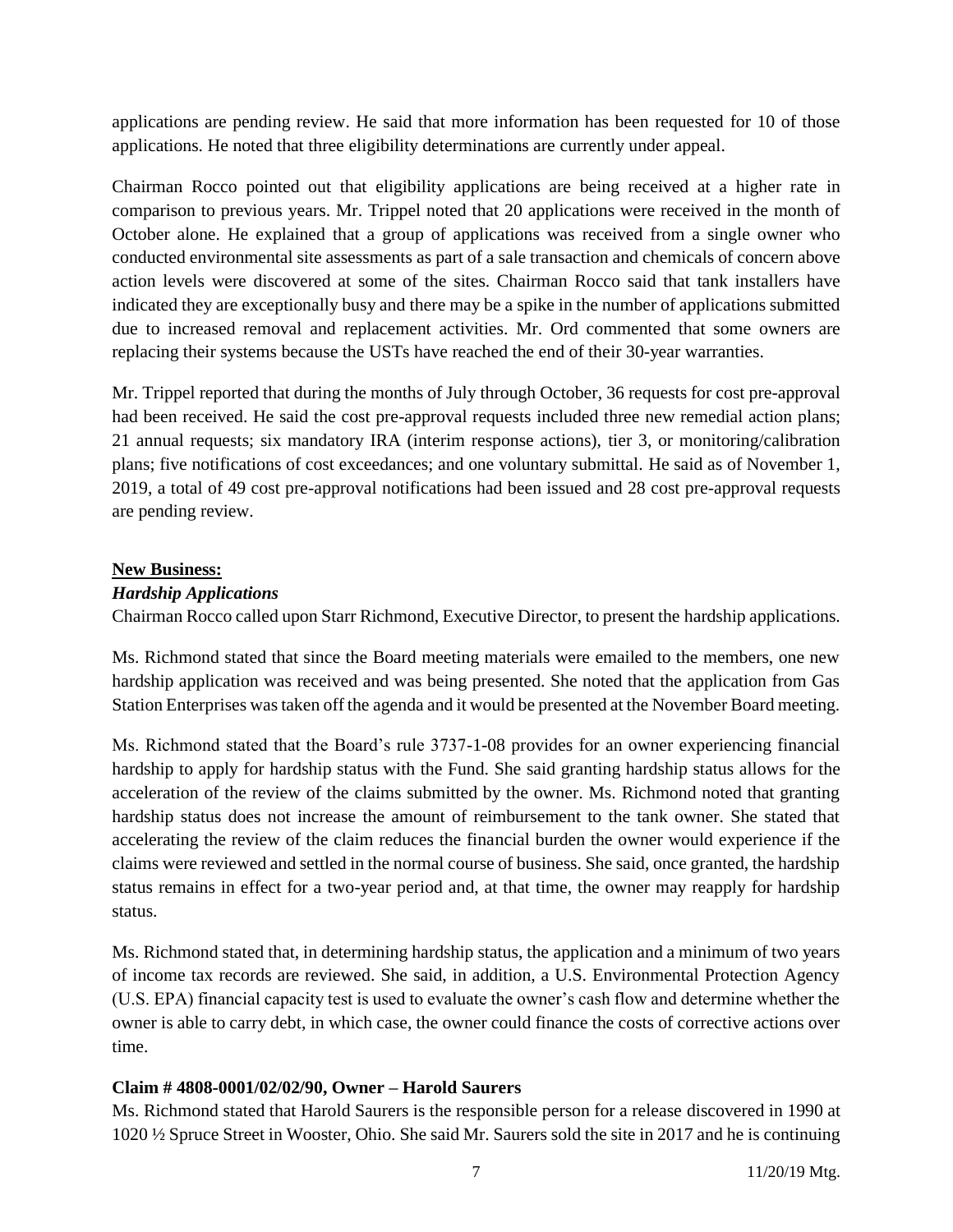the corrective actions. She said this is his eighth request for hardship status.

Ms. Richmond said, to date, the Fund has reimbursed \$415,000 for corrective actions for this release and there is one claim in-house pending review for \$24,000. She said the cost for corrective actions for the next year is estimated to be \$35,000.

Ms. Richmond stated that based on the information provided in the application, Mr. Saurers' annual income is from a fixed annuity and social security benefits; and exceeds his annual living expenses by \$4,000. She explained that after the removal of the USTs, Mr. Saurers continued to operate an auto repair shop on the premises until October 2016. She said, in March 2017, the property was sold and the proceeds were used to pay outstanding loans.

Ms. Richmond said that based on the U.S. EPA financial capacity test, Mr. Saurers does not have the ability to afford the corrective action costs anticipated to be incurred in the next 12 months. Ms. Richmond recommended the Board approve the application and grant hardship status to Mr. Saurers. Vice-Chairman Hull so moved and Mr. Fleming seconded. A vote was taken and all members voted in the affirmative. The motion passed.

# **Claim # 14094-0001/09/07/11, Owner – The Gas Station Enterprise, LLC**

Ms. Richmond said The Gas Station Enterprise, LLC is the responsible party for a release discovered in 2011 at 207 South High Street in Columbus Grove, Ohio. She said that, as a member of the LLC, Gregory Miller submitted the application requesting the Board grant hardship status to The Gas Station Enterprise, LLC. She noted this was the sixth request for hardship status.

Ms. Richmond stated that, to date, the Fund has reimbursed \$178,000 for corrective action costs for this release and there is one claim for \$21,000 pending review. She said the costs for corrective action work over the next 12 months are estimated to be \$35,000.

Ms. Richmond explained that Mr. Miller no longer owns the release site and the LLC no longer generates revenue, but he is continuing the corrective actions for the release. She said Mr. Miller is retired and his only sources of income are from social security benefits of about \$30,000, some investment and dividend income of \$9,200, and five rental properties, which generate about \$3,200 in rent annually. She said Mr. Miller is also a part time delivery driver. She said his reported household income exceeds his annual household living expenses by approximately \$19,000.

Ms. Richmond said given that the LLC no longer generates income, and the estimate of \$35,000 in corrective action costs expected to be conducted over the next 12 months is approximately 70% of his annual household income, she recommended the Board approve the application and grant hardship status to The Gas Station Enterprise, LLC. Vice-Chairman Hull so moved and Mr. Bergman seconded. A vote was taken and all members voted in the affirmative. The motion passed.

# **Certificates of Coverage – Ratifications:**

Chairman Rocco called upon Ms. Richmond to present the lists of owners who have either been issued or denied a Certificate of Coverage for ratification by the Board.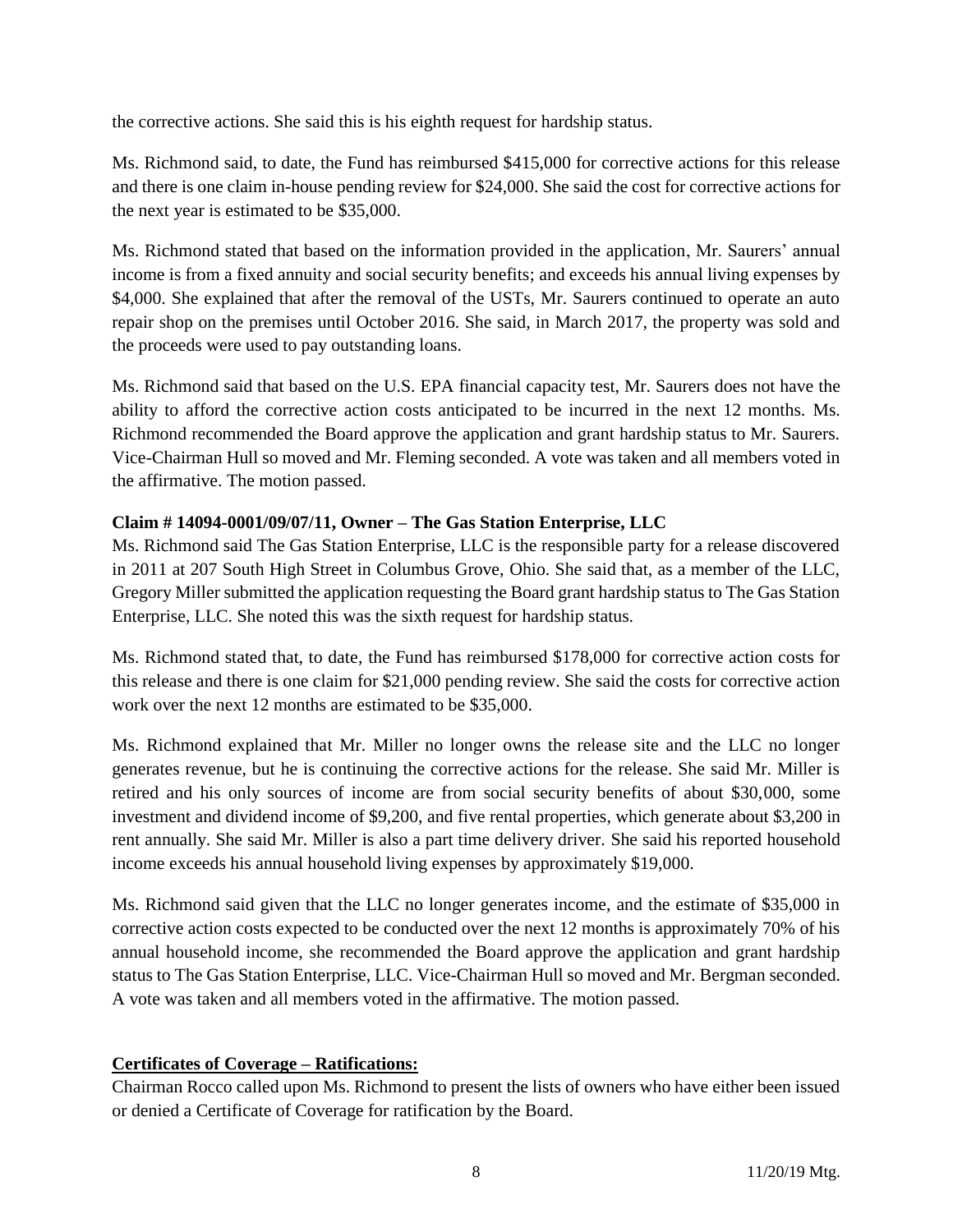Ms. Richmond said the lists behind Tabs 9 and 10 are listings of facilities that had been issued or denied a program year 2018 or 2019 Certificate of Coverage since the September meeting.

Ms. Richmond said the process used to review the fee applications and issue or deny a Certificate of Coverage includes a review for completeness to determine full payment was received; financial responsibility for the deductible has been demonstrated; and the owner has certified with his signature that he is in compliance with the State Fire Marshal's rules for the operation and maintenance of petroleum underground storage tanks. She said if these requirements are met and if the tanks existed in previous years, a Certificate for the subject tanks has been issued to the owner in at least one of the prior two years, then a Certificate of Coverage is issued.

Ms. Richmond explained that, if deficiencies or compliance issues are identified, notice is provided to the owner in accordance with the Board's rules. The owner is provided 30 days to respond to the notice with information to correct the deficiency or compliance issue. If correcting information is not received within this time, a determination denying the Certificate of Coverage is issued to the owner.

Ms. Richmond said the Board's rules and the Revised Code make provisions for an appeal of the determination. She said that, throughout this process, the Board's staff works with the owner to correct the fee statement record and, if necessary, refers the owner to BUSTR to correct the registration record.

Ms. Richmond requested the Board ratify her actions with respect to the issuance of the 2018 program year Certificates of Coverage for the three facilities included on the list behind Tab 9.

Vice-Chairman Hull moved to ratify the issuance of the 2018 Certificates of Coverage for the facilities listed. Mr. Fleming seconded. A vote was taken and all members were in favor. The motion passed.

Ms. Richmond requested the Board ratify her actions with respect to the denial of the 2018 program year Certificates of Coverage for the eight tanks located at the four facilities on the list behind the Tab 9 green divider page.

Vice-Chairman Hull moved to ratify the denial of the 2018 Certificates of Coverage that were listed. Mr. Ord seconded. A vote was taken and all members were in favor. The motion passed.

Ms. Richmond requested the Board ratify her actions with respect to the issuance of the 2019 program year Certificates of Coverage for the 666 owners of the 2,139 facilities included on the list behind Tab 10.

Vice-Chairman Hull moved to ratify the issuance of the 2019 Certificates of Coverage for the tanks listed. Mr. Ord seconded. A vote was taken and all members were in favor. The motion passed.

Ms. Richmond requested the Board ratify her actions with respect to the denial of the 2019 program year Certificates of Coverage for the 10 tanks located at the three facilities on the list behind the Tab 10 green divider page.

Vice-Chairman Hull moved to ratify the denial of the 2019 Certificates of Coverage that were listed. Mr. Ord seconded. A vote was taken and all members were in favor. The motion passed.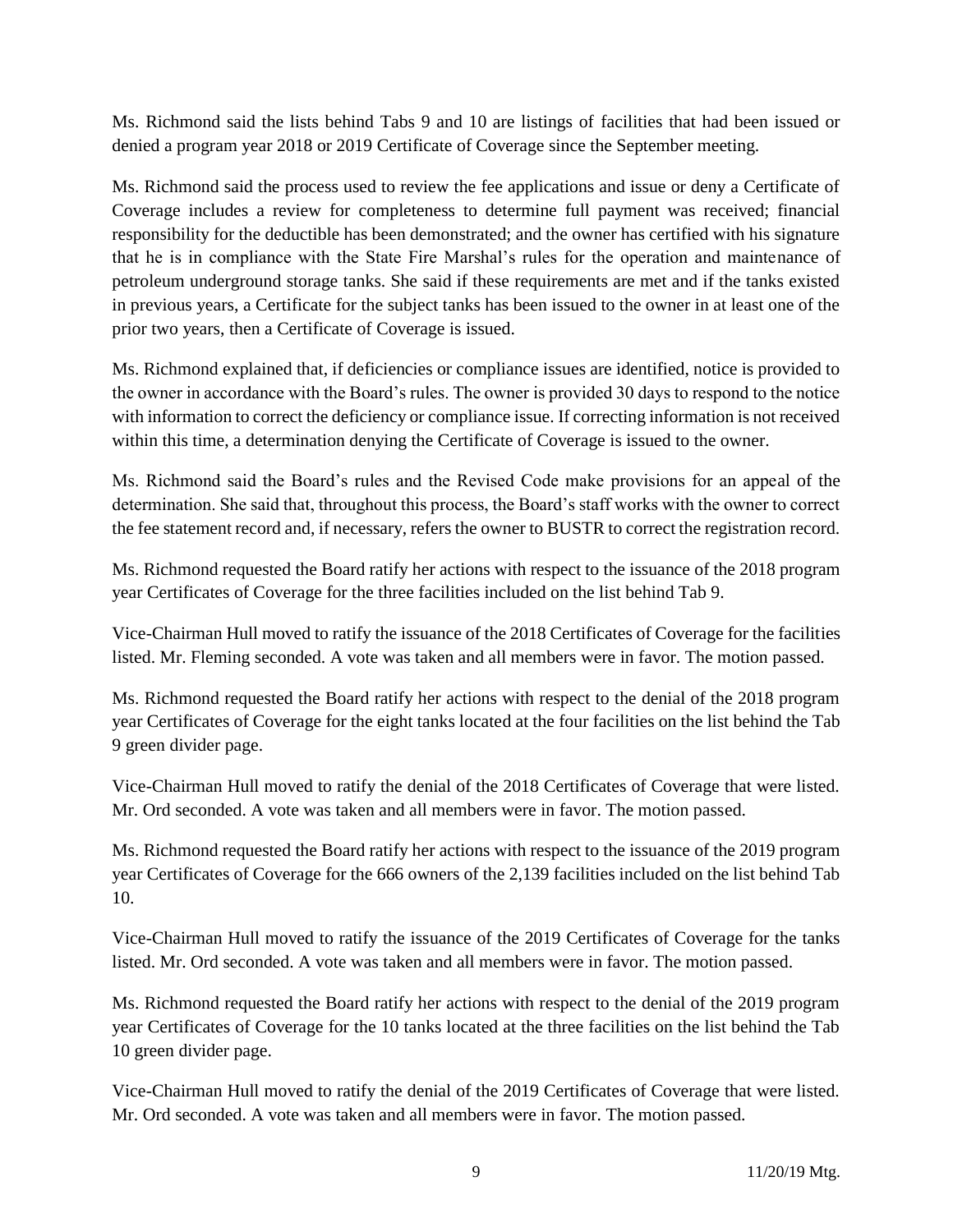## **Executive Session:**

Chairman Rocco requested a motion to enter into executive session with counsel pursuant to Ohio Revised Code 121.22(G)(3) to discuss matters of pending or imminent court action. Mr. Ord so moved. Mr. Fleming seconded. Chairman Rocco called for a roll call. The following members voted in the affirmative: Messrs. Azoff, Bergman, Bryant, Falconi, Fleming, Hull, Ord, Stephenson, and Rocco. There were no nays. The motion passed. Chairman Rocco and Mr. Fleming stated that they would recuse themselves from the discussions.

## *Reconvene Meeting*

The Board adjourned from executive session and reconvened the public meeting.

Chairman Rocco said that based on the discussions held in executive session he was presented with two motions for Board action.

Chairman Rocco said the first motion is to authorize the Vice Chair and the Executive Director in consultation with the Assistant Attorney General to do all things necessary to implement a settlement agreement between the Petroleum Underground Storage Tank Release Compensation Board and BP Products North America Inc. with the following substantive terms and conditions:

The Board will dismiss its lawsuit captioned "Petroleum Underground Storage Tank Release Compensation Board. V. Standard Oil Company, et al.", with prejudice, provided that BP dismisses its counterclaims;

The Board will file a motion with the Court of Claims to vacate the Summary Judgment Order issued on May 17, 2019, by the Court of Claims in the case captioned "Petroleum Underground Storage Tank Release Compensation Board. V. Standard Oil Company, et al.", Case No. 2017-00834PR provided that BP agrees to not oppose such motion;

The Board will pay \$12,600,000 to BP to resolve all in-house non-jobber pending claims totaling \$25,995,370.89 as of November 18, 2019, as well as any known or unknown future corrective action costs related to the subject releases;

The Board will resume and continue processing BP claims for which a Limited Power of Attorney for Signature Delegation was filed with the Board on or before November 1, 2019, until such time that a determination of No Further Action has been issued or the maximum amount of reimbursement has been met for the subject releases; and

The language and terms of the settlement agreement and release meet the requirements of the Board as conveyed to the Vice Chair and Executive Director during the Executive Session held on November 20, 2019.

Mr. Stephenson so moved and Mr. Bryant seconded.

Chairman Rocco requested that the general terms of the proposed resolution be explained for the benefit of himself, Mr. Fleming, and those not present during the executive session. Vice-Chairman Hull stated that in-house claims with a face value of about \$26 million have been aggregating since the